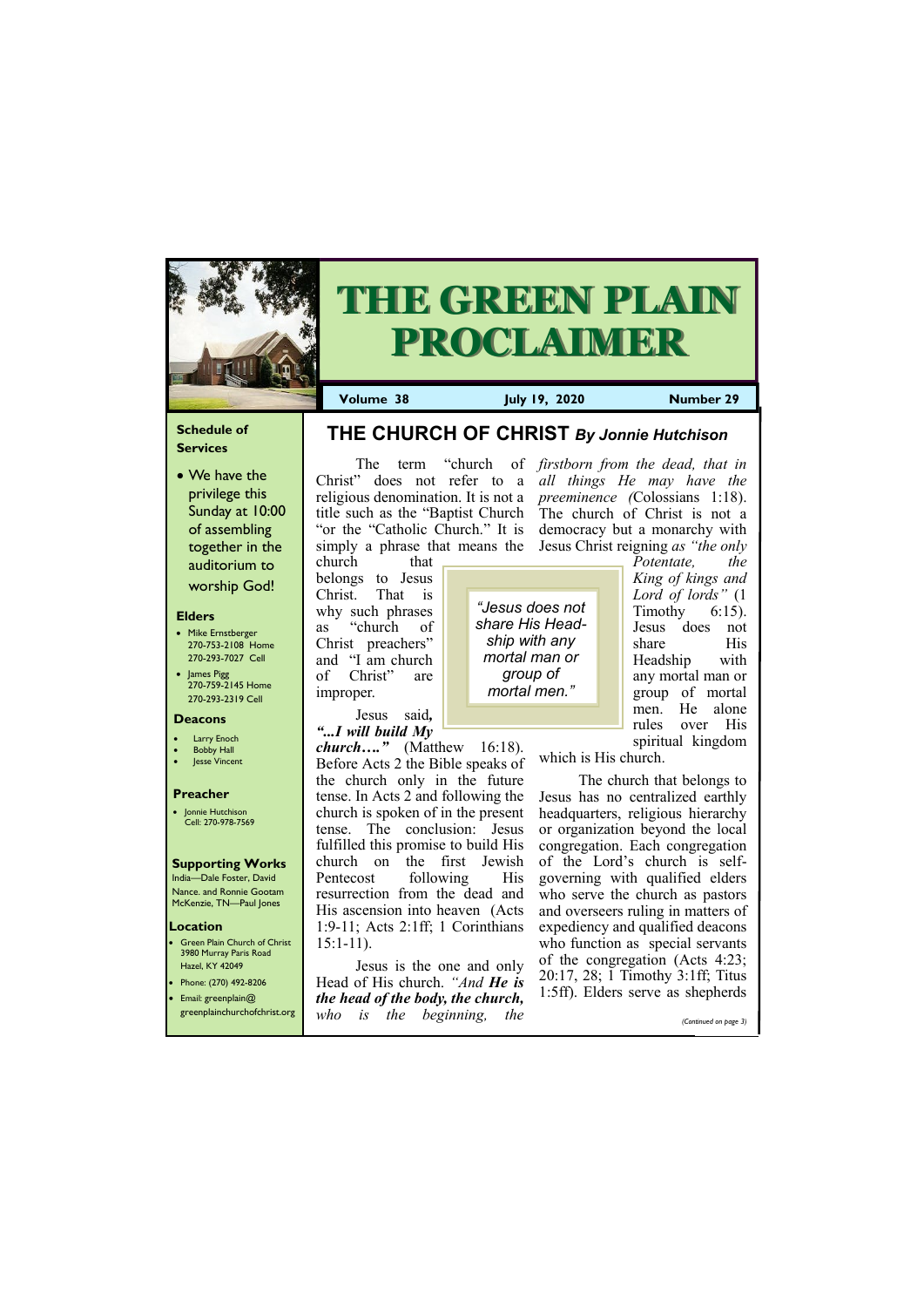## NEWS AND NOTES

*REMEMBER IN PRAYER: Green Plain members*: Remember Faye Travis, Peggy Jarvis, Rex Enoch, Mary Crutchfield, Joanne Barnes, Maxine Pool, Hayes and Marjorie Grady, Jim Fielder, Griselda Adams, Larry Enoch, Ann Thompson and Carolyn Byars. **Family and Friends:** Jenne Pool, Teresa Tacker, Betty Pond, Bryan White, Meredith Enoch, Kenneth Mizell, Jim Hutson, Janice Canter, Maryanne Pedigrew, Dale Foster, Andrea Phillips, Donald and Dorothy Cook, Pat Hocking, Sandra Cook Downs and David Laster. Please continue to pray for each of these and for those tending to their needs as well as the leaders of our nation in this time of crisis.

- **WORSHIP UPDATE:** As the pandemic continues in our nation and cases seem to be increasing, we will continue to meet each Sunday morning for worship at 10:00 am. All other services are suspended until further notice.
- **AREA EVENTS:** Gospel Meeting at the Dexter church of Christ, July 26 29, 2020 with Luke Puckett preaching. Services are at 9:30 am and 7:30 pm on Sunday and 7:00 pm Monday-Wednesday.
- **PANTRY ITEMS July 2020: 5—Green Peas; 12—Jelly; 19—Spinach; 26—Tuna.** Please bring any additional items you wish for the "blessing box" which is located next to the breezeway on the north side of the building.
- **See our Facebook page** for announcements, updates and articles. Access to past editions of this bulletin are available on our website at http://greenplainchurchofchrist.org.
- **Mission Work:** Please continue to pray for the preachers this congregation is supporting in India and for Ronnie Gootan, David Nance, Mike Kiser, Arnold Gerson and Paul Jones in their respective works.
- **July 2020 Anniversaries:** none **Birthdays:** 7th—Chad Canter; 18th—Hayes Grady; 30th— Jim Lowrie. If we have left anyone out please let us know.
- **We offer FREE BIBLE CORRECPONDENCE COURSES through the mail. If you would like to enroll in one of these courses send your name and complete mailing address to Green Plain church of Christ—3980 Murray Paris Road—Hazel, KY 42049. You may also call 270-492-8206 and leave a message with your information on our answering machine. We pay all postage and there is no obligation on your part. If you would like to enroll another person please see Peggy Jarvis.**

**Page 2**

**ONLINE SPIRITUAL RESOURCES Gospel Broadcasting Network https://gbntv.org/ World Video Bible School https://store.wvbs.org/wvbs-splashpage.html A Bible Answer https://abibleanswertv.org/ Good News Today http://gnttv.org/ Dexter church of Christ www.facebook.com/Dexterkycoc/ Coldwater church of Christ www.facebook.com/Coldwater-Church-of-Christ-**

> **170296152984011/ and on YouTube In Search of the Lord's Way http://searchtv.org/**



**This Week: From what passage was the Ethiopian Eunuch reading when Philip approached his chariot?**

*Last Week:* How did Jesus explain why He spoke in parables?

*Answer:* **"**Because it has been given to

you to know the mysteries of the kingdom of heaven, but to them it has not been given**."** (Matthew 13:11)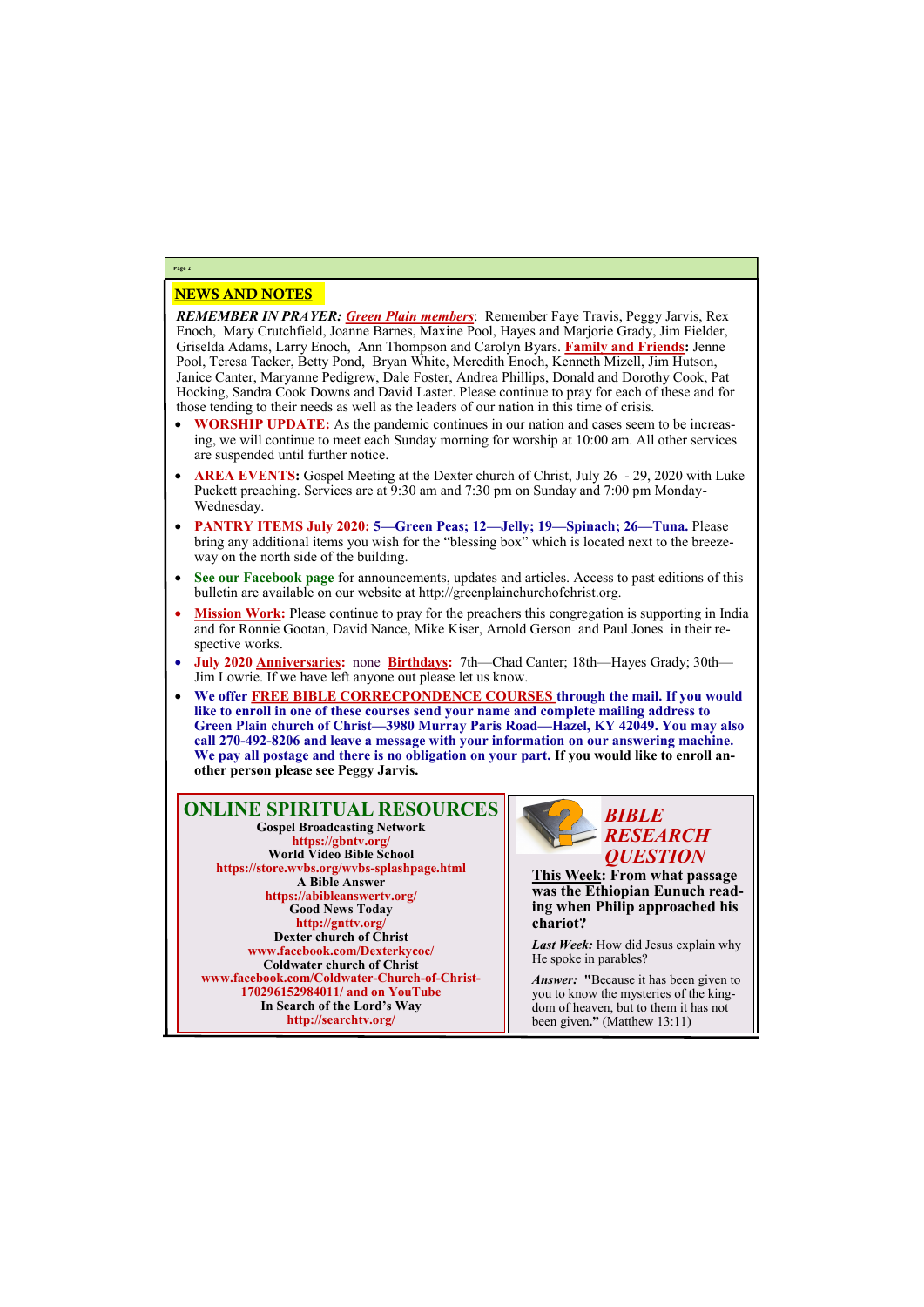**Page 3**

guarding, feeding and disciplining the flock under their oversight (Acts 20:28; 1 Peter 5:2- 4).

No one can "join" the church of Christ as they would "join" a civic organization or religious denomination. No one is "voted" into the Lord's church. In stead the Lord adds to His church those who meet His terms of entrance. These terms are the same for every generation this side of the cross. They do not change with the passing of time nor are they ever outdated. One who hears the good news of salvation through Jesus Christ, believes that He is the Son of God, repents of sin, confesses faith in Christ and is immersed in water, into the death of Jesus Christ, is washed of his sins in His precious blood and is added by the Lord to the church of Christ (Romans 10:13-17; Mark 16:15-16; Acts 2:37 -47; 17:30-31; 22:16; Romans 6:3-5; Galatians 3:26-27). Salvation is only granted on the Lord's terms for He has all authority in heaven and in earth (Matthew 28:18-20).

All spiritual blessings are found in Christ (Ephesians 1:3). To be "in Christ" is equivalent to being in His church. In writing to the church in Corinth, the apostle Paul declared, *"To the church of God which is at Corinth, to those who are sanctified in Christ Jesus, called to be saints, with all who in every place call on the name of Jesus Christ our Lord, both theirs and ou*rs:" (1

#### Corinthians 1:2).

Jesus Christ will at the time appointed by God the Father return to take His church to inhabit the mansions He has prepared for those who love Him (John 14:1-3) This is the hope of every faithful member of the church of Christ and the promise of the Lord. *"And this is the promise that He has promised us eternal life"* . (1 John 2:25). Those who fight the good fight of faith, keep the faith and successfully run the race, ever staying on course, will receive this "crown of righteousness" (2 Timothy 4:7-8). The book of James assures us, *"Blessed is the man who endures temptation; for when he has been approved, he will receive the crown of life which the Lord has promised to those who love Him"* (James 1:12).

The one and only church of Christ not only exists today, but is constantly pleasing for a return to the original pattern revealed in the New Testament. You can be a member of that original church that Jesus promised and built by obeying the original terms of entrance given by our Lord, allowing Him to add you to His church and then living as His faithful servant all the days of your life las you look forward to His coming with confidence. *"Love has been perfected among us in this: that we may have boldness in the day of judgment; because as He is, so are we in this world"* (1 John 4:17).



#### *(Continued from page 1)*

### **Psalms 55:22**

**"Cast your burden on the Lord, And He shall sustain you; He shall never permit the** 

### **righteous to be moved."**